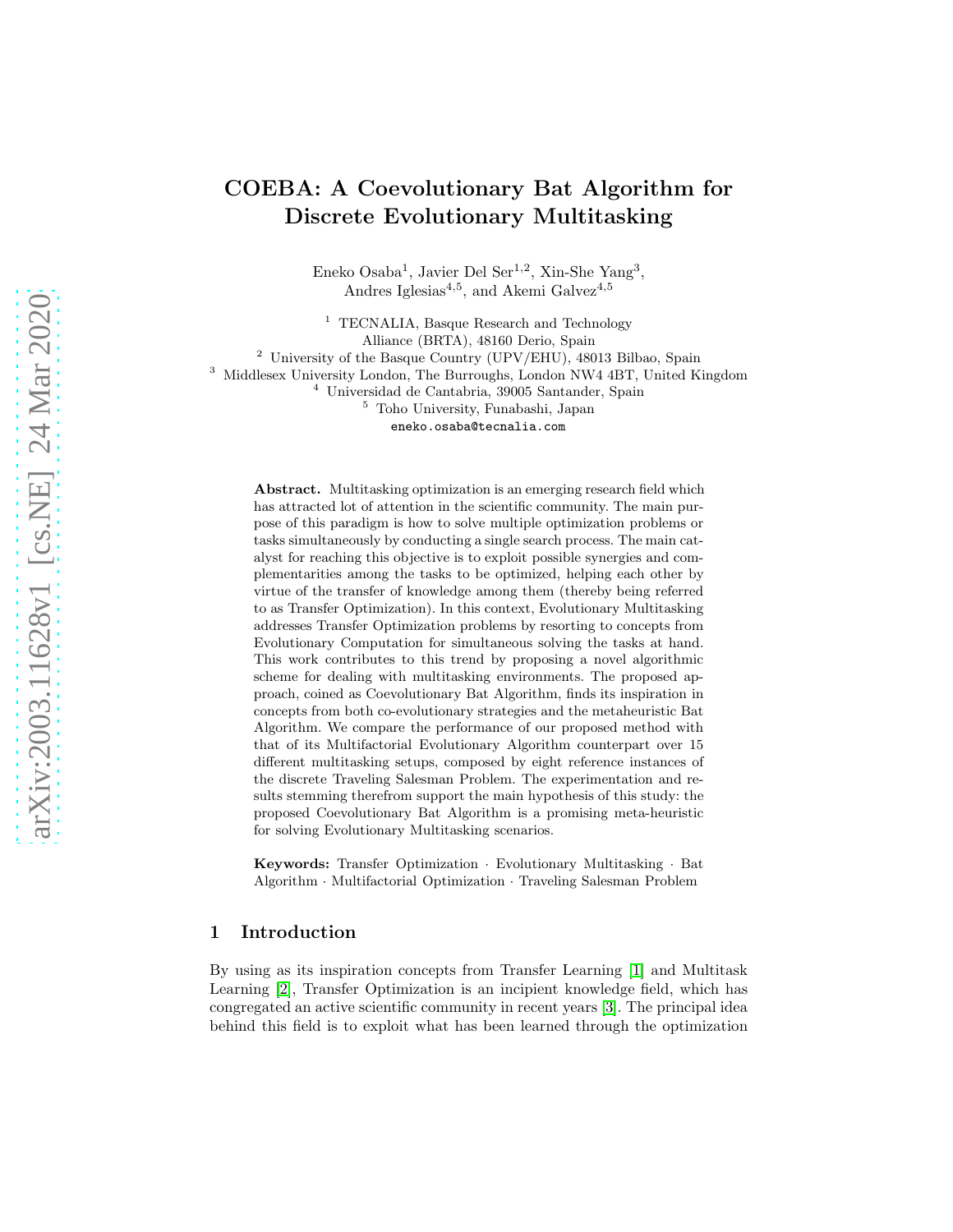#### 2 E. Osaba et al.

of one specific problem or task, when tackling of another related or unrelated optimization task. Due to its relative youth, Transfer Optimization has not been studied as deeply as other research areas. It has not been until these last years when the transferability of knowledge among tasks has become a priority among researchers from the Evolutionary Computation arena.

Within the Transfer Optimization paradigm, three separated categories can be identified: sequential transfer, multitasking and multiform optimization. The first of these classes refers to those situations in which tasks are faced sequentially, assuming that for solving a new problem/instance, the knowledge collected when solving previous tasks is used as external information [\[4\]](#page-10-3). The second of these categories (Multitasking) deals with different optimization tasks simultaneously by dynamically scrutinizing existing complementarities and synergies among them [\[5,](#page-10-4)[6\]](#page-10-5). Finally, multiform optimization aims at solving a single problem by resorting to different alternative problem formulations, which are optimized simultaneously. In all these categories, there is a clear consensus in the community on the capital importance of the correlation among the tasks to be solved for positively capitalizing on the transfer of knowledge over the search [\[7\]](#page-10-6).

Among the three divisions pointed out above, *multitasking* is the one that has arguably grasped most attention by the community. The study presented in this manuscript is focused on this specific category. Specifically, we focus on multitasking optimization through the perspective of Evolutionary Multitasking (EM, [\[8\]](#page-10-7)). In short, EM tackles the simultaneous optimization of several optimization tasks by relying on concepts and methods from Evolutionary Computation [\[9,](#page-10-8) [10\]](#page-10-9). In the last years, a particular flavor of EM grounded on the so-called Multifactorial Optimization strategy (MFO, [\[7\]](#page-10-6)) has shown a superior efficiency when dealing with different environments involving several continuous, discrete, single-optimization and multi-objective optimization problems and tasks [\[11–](#page-11-0)[14\]](#page-11-1). The majority of the literature related to this area is focused on a solver belonging to this flavor: the Multifactorial Evolutionary Algorithm (MFEA, [\[7\]](#page-10-6)). Unfortunately, alternatives to MFEA still remain scarce to date.

Bearing this in mind, the research work presented in what follows revolves on a novel EM meta-heuristic algorithm that adopts the Bat Algorithm (BA, [\[15\]](#page-11-2)) at its core. Specifically, we present a Coevolutionary Bat Algorithm (COEBA) for discrete evolutionary multitasking. Through this proposal, we take a step further over the state of the art by elaborating on a new research direction in two different directions. On the one hand, we contribute to the EM area by introducing a new efficient meta-heuristic scheme. It is important to point out here that, unlike most articles published so far around EM, COEBA does not find its inspirational source in the MFO paradigm. On the other hand, COEBA is the first attempt at using BA for Transfer Optimization.

It is also relevant to underscore here that the experimentation carried out in this paper considers a less studied discrete environment comprising different instances of the Traveling Salesman Problem (TSP, [\[16\]](#page-11-3)). Concretely, we assess the performance of the proposed COEBA by comparing its performance to that obtained by MFEA. Our main purpose with this performance comparison is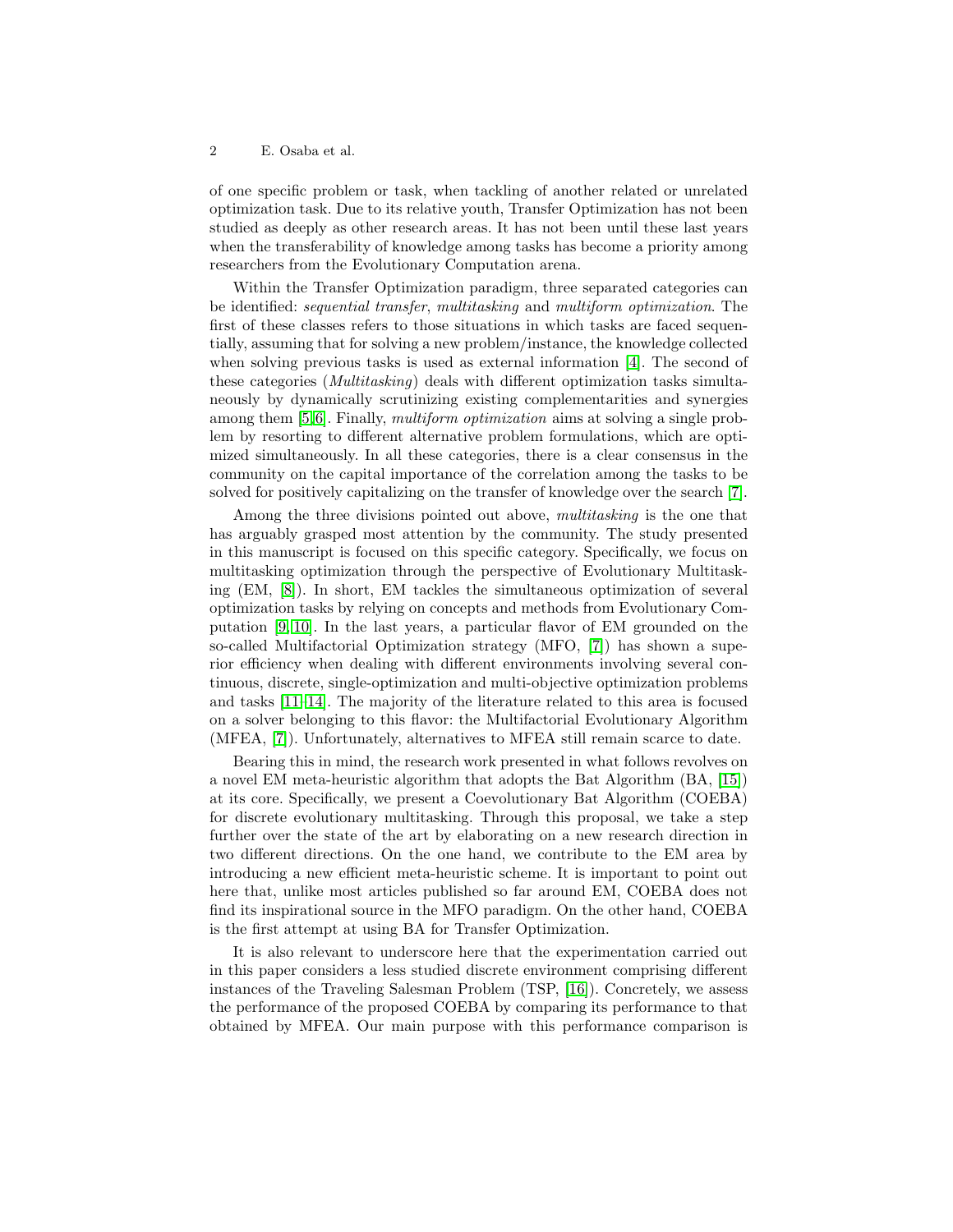to elucidate that COEBA embodies a promising alternative to deal with EM scenarios. To this end, we have chosen 8 different TSP instances, giving rise to 15 multi-tasking environments with varying degrees of phenotypical relationship.

The rest of the paper is organized as follows. Section [2](#page-2-0) introduces the background related to both Evolutionary Multitasking and the Bat Algorithm. Next, Section [3](#page-4-0) exposes in detail the main features of the proposed COEBA. The experimentation setup, analysis and discussion of the results are given in Section [4.](#page-5-0) The study ends in Section [5](#page-9-0) with conclusions and future research directions.

## <span id="page-2-0"></span>2 Background

This section is dedicated to providing a brief background on Evolutionary Multitasking (Section [2.1\)](#page-2-1) and the Bat Algorithm (Section [2.2\)](#page-3-0).

## <span id="page-2-1"></span>2.1 Evolutionary Multitasking

In recent years, EM has arisen as a promising paradigm for facing simultaneous optimization tasks. There are two main features that motivated the first formulation of EM. The first one is the parallelism inherent to the population of individuals, which eases the management of diverse concurrent optimization tasks faced simultaneously. Thanks to this feature, latent synergies between tasks can be automatically harnessed during the solving process [\[3\]](#page-10-2). The second feature is the continuous transfer of genetic material between the individuals, which allows all tasks to benefit from each other, even for those that are not strongly correlated with the rest of the pool [\[7\]](#page-10-6).

It is widely accepted that the concept of EM was only materialized through the vision of the MFO until late 2017 [\[17\]](#page-11-4). Today, this nascent research stream is receiving interesting contributions in terms of new algorithmic schemes, such as the Coevolutionary Multitasking scheme proposed in [\[18\]](#page-11-5), or the multitasking multi-swarm optimization described in [\[19\]](#page-11-6). Additional alternatives to MFEA have also been proposed, such as the multifactorial brain storm optimization algorithm presented in [\[20\]](#page-11-7), the Multifactorial Differential Evolution in [\[21\]](#page-11-8) or the hybrid particle swarm optimization-firefly algorithm introduced in [\[22\]](#page-11-9). Despite these recently proposed methods, MFO and its related MFEA have monopolized the research activity around this field since its inception. In fact, the authors of MFEA have recently introduced an adaptive variant of MFEA, coined as MFEA-II, thereby eliciting the momentum played by this algorithm in the field [\[23\]](#page-11-10).

Going into mathematical details, we can formulate EM as an environment in which K tasks or problems should be optimized in a simultaneous fashion. This environment is characterized by the existence of as many search spaces as tasks. Thus, for the k-th task, its objective function  $T_k$  is characterized as  $f_k: \Omega_k \to \mathbb{R}$ , where  $\Omega_k$  represents the search space of  $T_k$ . Let us assume that all tasks are minimization problems, so that the main objective of EM is to find a set of solutions  $\{x_1, \ldots, x_K\}$  such that  $x_k = \arg \min_{x \in \Omega_k} f_k(x)$ . A crucial aspect to properly understand EM is that all individuals  $x_p$  in the population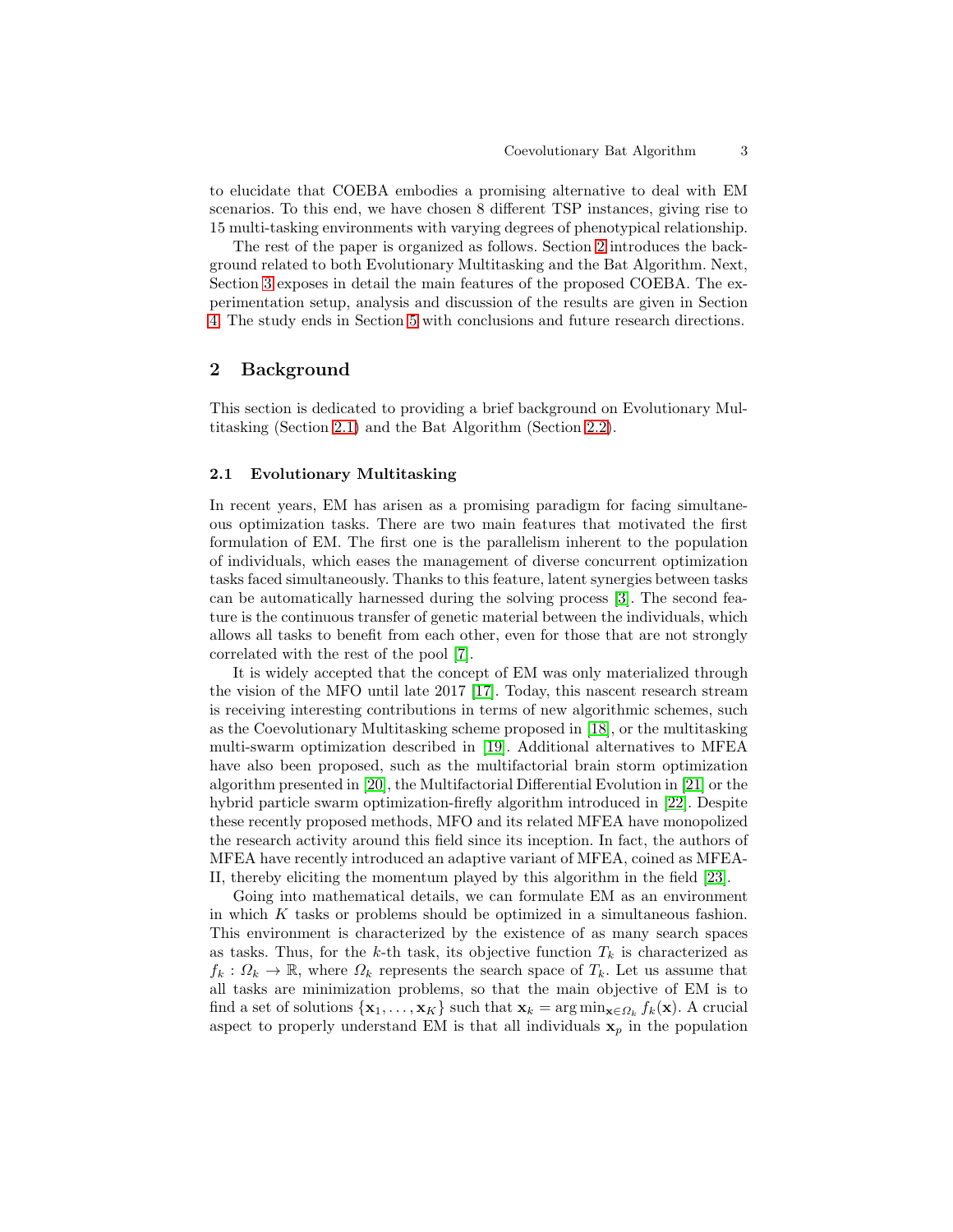4 E. Osaba et al.

P to be evolved belong to a unified search space  $\Omega^U$  that relates to  $\Omega_1$  to  $\Omega_K$ by means of a encoding/decoding mapping functions  $\xi_k : \Omega_k \mapsto \Omega^U$ . Therefore, each individual  $\mathbf{x}_p \in \Omega^U$  in P can be decoded  $(\xi_k^{-1})$  $\binom{-1}{k}$  (**x**<sub>p</sub>)) to represent a taskspecific solution  $x_{p,k}$  for each of the K tasks. Shifting our attention on MFO and MFEA, four different definitions are associated with each individual  $x_p$  of the population P: Factorial Cost, Factorial Rank, Scalar Fitness and Skill Factor. With the intention accommodating this work to the extension requisites, we refer interested readers to [\[7,](#page-10-6)[23\]](#page-11-10) for additional deeper details on how these definitions are exploited during the search over the unified space  $\Omega^U$ .

Several significant works have been recently published around EM and MFO. In [\[24\]](#page-11-11), authors present an influential application of the MFEA to different discrete problems. This paper also introduces the discrete unified encoding, used as a reference in subsequent works. A related study is [\[25\]](#page-11-12), where MFEA was applied to the Vehicle Routing Problem. Gong et al. presented in [\[12\]](#page-11-13) and improved version of the MFEA, endowing the algorithm with a dynamic resource allocating strategy. An interesting discrete MFEA has been also developed in [\[11\]](#page-11-0) for the composition of semantic web services. Gupta et al. presented in [\[14\]](#page-11-1) a multi-objective variant of MFEA, giving evidence of its efficiency on a real-world manufacturing process design problem. Finally, the work in [\[13\]](#page-11-14) follows a similar strategy by enhancing MFEA with the incorporation of opposition-based learning. Further theoretical studies on EM and MFEO can be found in [\[26,](#page-11-15)27].

## <span id="page-3-0"></span>2.2 Bat Algorithm

BA is a nature-inspired metaheuristic based on the echolocation system of bats. In the nature, bats emit ultrasonic pulses to the surrounding environment with navigation and hunting purposes. After the emission of these pulses, bats listen to the echoes, and based on them they can locate themselves and also identify and locate preys and obstacles. Besides that, each bat is able to find the most "nutritious" areas performing an individual search, or moving towards a "nutritious" location previously found by any other component of the swarm. It is important to mention that some rules have to be previously established with the aim of making an appropriate adaptation [\[15\]](#page-11-2):

- 1. All bats use echolocation to detect the distance, and they are assumed to be able to distinguish between an obstacle and a prey.
- 2. All bats fly randomly at speed  $v_i$  and position  $x_i$ , emitting pulses with a fixed frequency  $f_{min}$ , varying wavelength  $\lambda$  and loudness  $A_i$  to search for a prey. In this idealized rule, it is assumed that every bat can adjust in an automatic way the frequency (or wavelength) of the pulses, emitted at a rate  $r \in [0, 1]$ . This automatic adjustment depends on the proximity of the targeted prey.
- 3. In the real world, the bats' emissions loudness can vary in many different ways. Nevertheless, we assume that this loudness can vary from a large positive  $A_0$  to a minimum constant value  $A_{min}$ .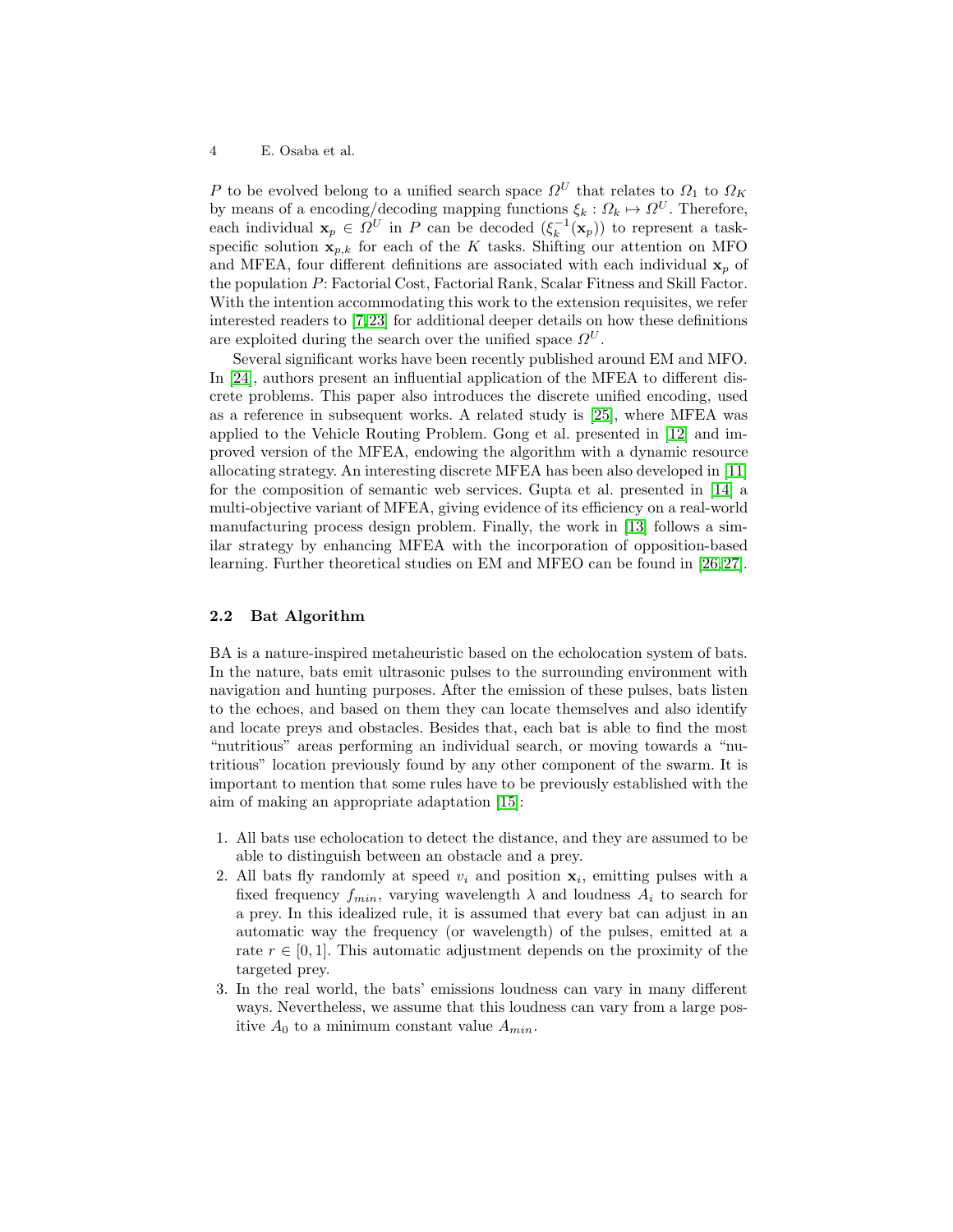Since its proposal, BA has emerged as one of the most successful metaheuristic solvers. It has been applied to a manifold of problems such as logistic [\[28\]](#page-11-17), industry [\[29\]](#page-12-0), or medicine [\[30\]](#page-12-1). The literature behind BA is huge and diverse, as manifested by comprehensive surveys on practical applications of BA [\[31,](#page-12-2)[32\]](#page-12-3).

# <span id="page-4-0"></span>3 Coevolutionary Bat Algorithm for Multitasking

Following concepts previously embraced by other alternatives in the literature [\[18\]](#page-11-5), one of the main characteristics of the designed COEBA is its multi-population nature. By this we mean that COEBA is a method composed by a defined number of populations, or demes [\[33\]](#page-12-4), comprised by the same number of individuals. More specifically, the number of groups is equal to  $K$ , i.e. the number of tasks to be optimized. Additionally, each of the  $K$  subpopulations concentrates on solving a specific task  $T_k$ . This means that bats corresponding to the k-th deme are only evaluated on task  $T_k$ .

As in MFEA, a unified representation  $\Omega^U$  is used for encoding individuals. However, the most innovative aspect of COEBA is that each subpopulation has its own search space. This involves a slight size readjustment when different demes exchange individuals among them. We will hereafter use the TSP to show this size readjustment problem. Hence, we denote the size of each problem  $T_k$ (i.e. the number of *cities*) as  $D_k$ . Let us assume that individual  $\mathbf{x}_i$  is encoded as a permutation of the integer set  $\{1, 2, \ldots, D_k\}$ . In this way, when  $\mathbf{x}_p^k \in \Omega_k$  is migrated to a subpopulation in which the size of task  $T'_{k}$  to be solved is  $\tilde{D}'_{k} < D_{k}$ , only integers lower than  $D_k$  are considered, thus reducing the phenotype of the individual. These integers maintain the same order as in  $\mathbf{x}_p^k$ . The reverse procedure applies if  $D'_k > D_k$ . In that case, and considering that each time an individual  $\mathbf{x}_p^k$  is transferred to a deme it replaces an alternative bat  $\mathbf{x}_p^{k'}$  $_p^k$ , all integers between  $D_k$  and  $D'_k$  are inserted in  $\mathbf{x}_p^k$  in the same positions as in  $\mathbf{x}_p^{k'}$  $_{p}^{k^{\prime }}.$ This multiple search space strategy enhances the exploitation of the search over the demes, making the movement operators more effective.

With all these considerations in mind, Algorithm [1](#page-5-1) shows the pseudocode of the designed COEBA. As can be seen, in the initialization process a number X of individuals are randomly generated. After initialization, each individual is evaluated over all  $K$  tasks. Then, within an iterative process, each subpopulation is built by choosing the top  $X/K$  individuals for the corresponding task (the same bat can be selected by different tasks). Once demes are composed, each one is evolved independently by following the concepts of the discrete version of the BA [\[28\]](#page-11-17). To be more concise, the distance between two different bats is measured by means of the Hamming Distance, namely, the number of noncorresponding elements in the sequence. Furthermore, the inclination mechanism is also used [\[34\]](#page-12-5). Thanks to this feature (lines 10-14 in Algorithm [1\)](#page-5-1), the method intelligently selects the movement function suited for each bat at every iteration, depending on its specific situation regarding the leading bat of the swarm. As is shown in Algorithm [1,](#page-5-1) 2-*opt* and *insertions* are used as movement functions.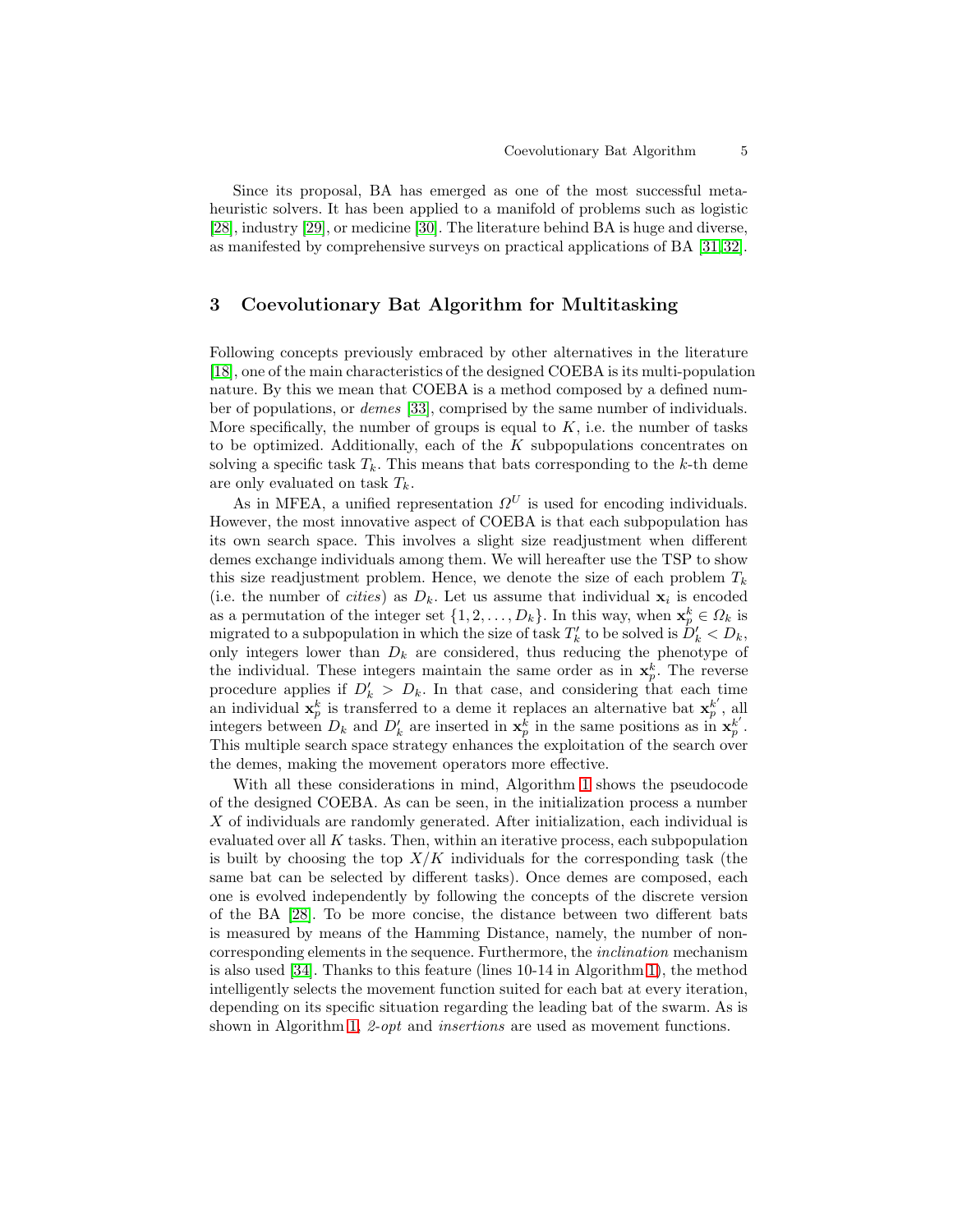|  |  | Algorithm 1: Pseudocode of the proposed COEBA |  |  |  |
|--|--|-----------------------------------------------|--|--|--|
|--|--|-----------------------------------------------|--|--|--|

| 1 Randomly generate an initial population of X bats                           |  |  |  |  |  |  |
|-------------------------------------------------------------------------------|--|--|--|--|--|--|
| <b>2</b> for each bat $x_i$ in the population do                              |  |  |  |  |  |  |
| Initialize the pulse rate $r_i$ , velocity $v_i$ and loudness $A_i$           |  |  |  |  |  |  |
| 4 Evaluate each of the individual for all the $K$ optimization tasks          |  |  |  |  |  |  |
| Build the $K$ number of subpopulations                                        |  |  |  |  |  |  |
| while <i>termination</i> criterion not reached <b>do</b>                      |  |  |  |  |  |  |
| for each population $k$ do                                                    |  |  |  |  |  |  |
| for each bat $x_i$ in the subpopulation do                                    |  |  |  |  |  |  |
| Generate new solution                                                         |  |  |  |  |  |  |
| if $v_i^t \langle n/2 \rangle$ then                                           |  |  |  |  |  |  |
| $x_i \leftarrow 2 - opt(x_i^{t-1}, v_i^t)$                                    |  |  |  |  |  |  |
| else                                                                          |  |  |  |  |  |  |
| $x_i \leftarrow insertion(x_i^{t-1}, v_i^t)$                                  |  |  |  |  |  |  |
| if $rand>r_i$ then                                                            |  |  |  |  |  |  |
| Select one solution among the best ones                                       |  |  |  |  |  |  |
| Generate a new bat by selecting the best neighbor of the chosen               |  |  |  |  |  |  |
| bat                                                                           |  |  |  |  |  |  |
| if rand $\langle A_i \text{ and } f(x_i) \rangle \langle f(x_*) \text{ then}$ |  |  |  |  |  |  |
| Accept the new solution                                                       |  |  |  |  |  |  |
| Increase $r_i$ and reduce $A_i$                                               |  |  |  |  |  |  |
| <b>if</b> <i>iteration is multiple of migr</i> <b>then</b>                    |  |  |  |  |  |  |
| Two random individuals are migrated from $k$ to another randomly              |  |  |  |  |  |  |
|                                                                               |  |  |  |  |  |  |
| selected subpopulation                                                        |  |  |  |  |  |  |
| 22 Return the best individual in P for each task $T_k$                        |  |  |  |  |  |  |
| 6.                                                                            |  |  |  |  |  |  |

<span id="page-5-1"></span>Moreover, every migr iterations, each group transfers two individuals to a randomly selected population. These two bats are selected by following this criterion: the first one is selected uniformly at random among the best 10 individuals of the population, while the second one is drawn from the complete subpopulation. These two individuals substitute two randomly chosen bats, not considering the 10 best ones of the deme where the replacement is done. Finally, COEBA finishes its execution after  $I$  iterations, returning as its solution the best bat of each subpopulation. Any other stopping criterion can be adopted with no further consequences to the design of the algorithm.

# <span id="page-5-0"></span>4 Experimentation and Results

To assess the performance of the designed COEBA solver, an extensive experimentation has been carried out, which is described in depth in this section. As such, Subsection [4.1](#page-6-0) elaborates on the group of TSP instances used in the experiments, whereas Subsection [4.2](#page-6-1) details the experimentation setup. Finally, the obtained results are analyzed and critically examined in Subsection [4.3.](#page-7-0)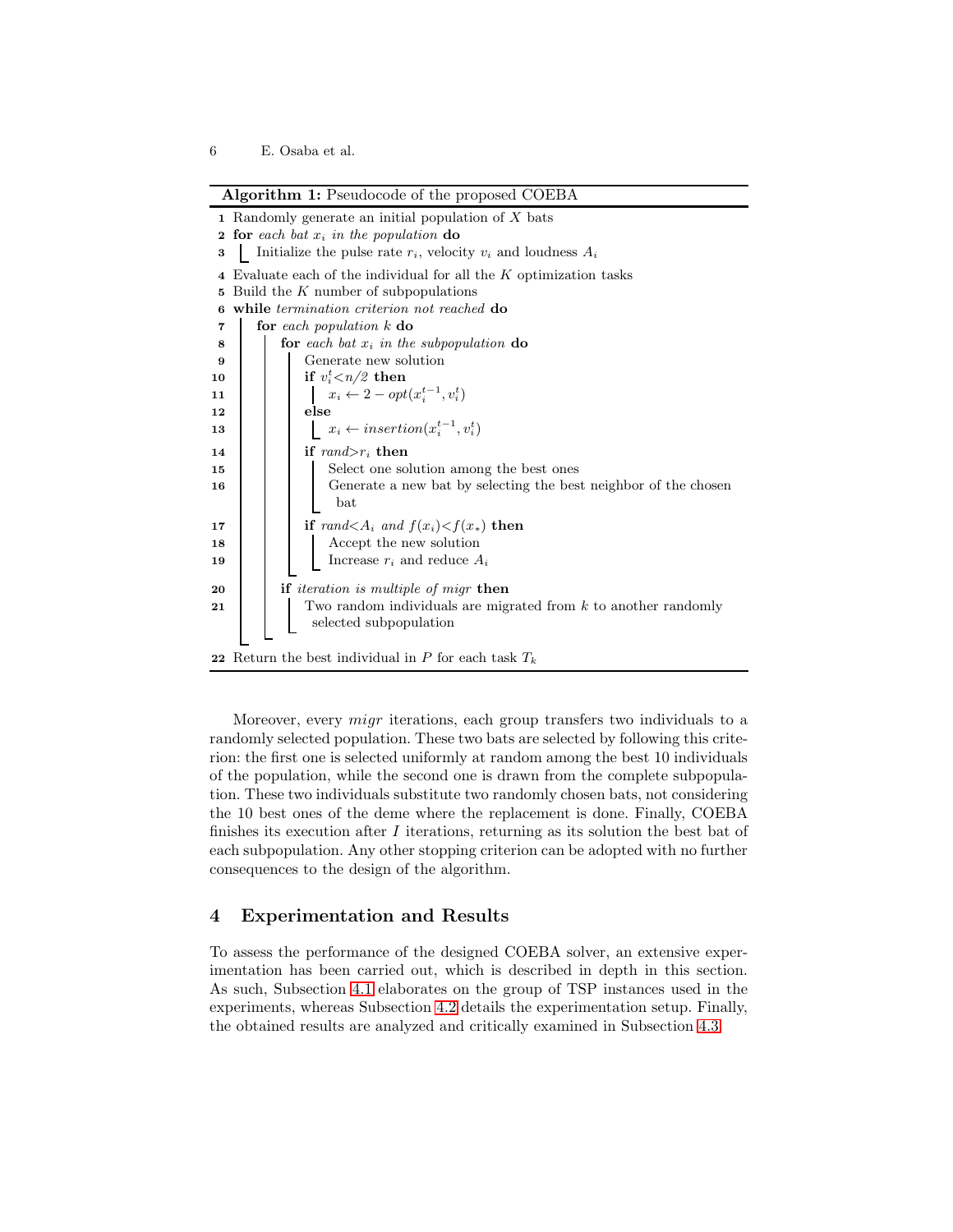#### <span id="page-6-0"></span>4.1 Benchmark Problems

As introduced in Section [1,](#page-0-0) the experiments performed in this work consider the TSP as their benchmark problem to be optimized simultaneously. Readers interested on the formulation and theoretical aspects of this classical problem are referred to [\[35\]](#page-12-6) or [\[36\]](#page-12-7). Arguably, TSP has become one of the most often used problems for performance analysis of discrete optimization algorithms. A plethora of meta-heuristic solvers have been applied to the TSP, or to any of its variants, from traditional techniques such as the Genetic Algorithm [\[37\]](#page-12-8), Ant Colony Optimization [\[38\]](#page-12-9) or Tabu Search [\[39\]](#page-12-10), to modern discrete solvers such as Firefly Algorithm [\[40\]](#page-12-11), Cuckoo Search [\[41\]](#page-12-12), or the Water Cycle Algorithm [\[42\]](#page-12-13). Before proceeding further, it is important to bear in mind that the goal of the experiments is not to reach the optimal solution of the TSP instances under consideration, but to statistically compare the performance of both MFEA and COEBA when using the same instances and evaluation conditions.

This being said, the performance of COEBA and its counterpart MFEA has been measured over 8 TSP instances, which are combined to yield 15 different test scenarios. All instances have been retrieved from the TSPLIB repository [\[43\]](#page-12-14). Specifically, the first 8 instances of the Padberg/Rinaldi benchmark have been employed: pr76, pr107, pr124, pr136, pr144, pr152, pr226, and pr264.

## <span id="page-6-1"></span>4.2 Experimental Setup

For the sake of fairness in the comparisons, similar parameters and operators have been used for both MFEA and COEBA. This way, we can objectively conclude which solver reaches better outcomes using similar evaluation conditions. To ensure the replicability of this study, parameters employed for the implemented algorithms are depicted in Table [1.](#page-6-2) For this parameter setting, not only works focused on MFEA and BA have been considered [\[7,](#page-10-6) [24,](#page-11-11) [31\]](#page-12-2), but also good practices reported in the community for tackling routing problems [\[44\]](#page-12-15). In addition, all bats are initialized uniformly at random. As the termination criterion, each algorithm is stopped after  $I = 500 \cdot 10^3$  objective function evaluations.

|                    | <b>MFEA</b>          | COEBA                   |                               |  |  |
|--------------------|----------------------|-------------------------|-------------------------------|--|--|
| Value<br>Parameter |                      | Parameter               | Value                         |  |  |
| Population size    | 200                  | Population size         | 200                           |  |  |
| Crossover Function | Order Crossover [45] | Short movement function | $2$ -opt [46]                 |  |  |
| Mutation Function  | $2$ -opt [46]        | Short movement function | Insertion [34]                |  |  |
| Crossover Prob.    | 0.9                  | Initial $A_i^0$         | Random number in $[0.8, 1.0]$ |  |  |
| Mutation Prob.     | 0.1                  | Initial $r_i^0$         | Random number in $[0.0, 0.4]$ |  |  |
| migr               | 100                  | migr                    | 100                           |  |  |
|                    |                      | $\alpha \& \gamma$      | 0.98                          |  |  |

<span id="page-6-2"></span>Table 1. Parameter values set for MFEA and COEBA.

As mentioned before, 15 different test scenarios have been built for the experimentation. Each of these multitasking configurations implies that both COEBA and MFEA should face the resolution of all the tasks assigned to that scenario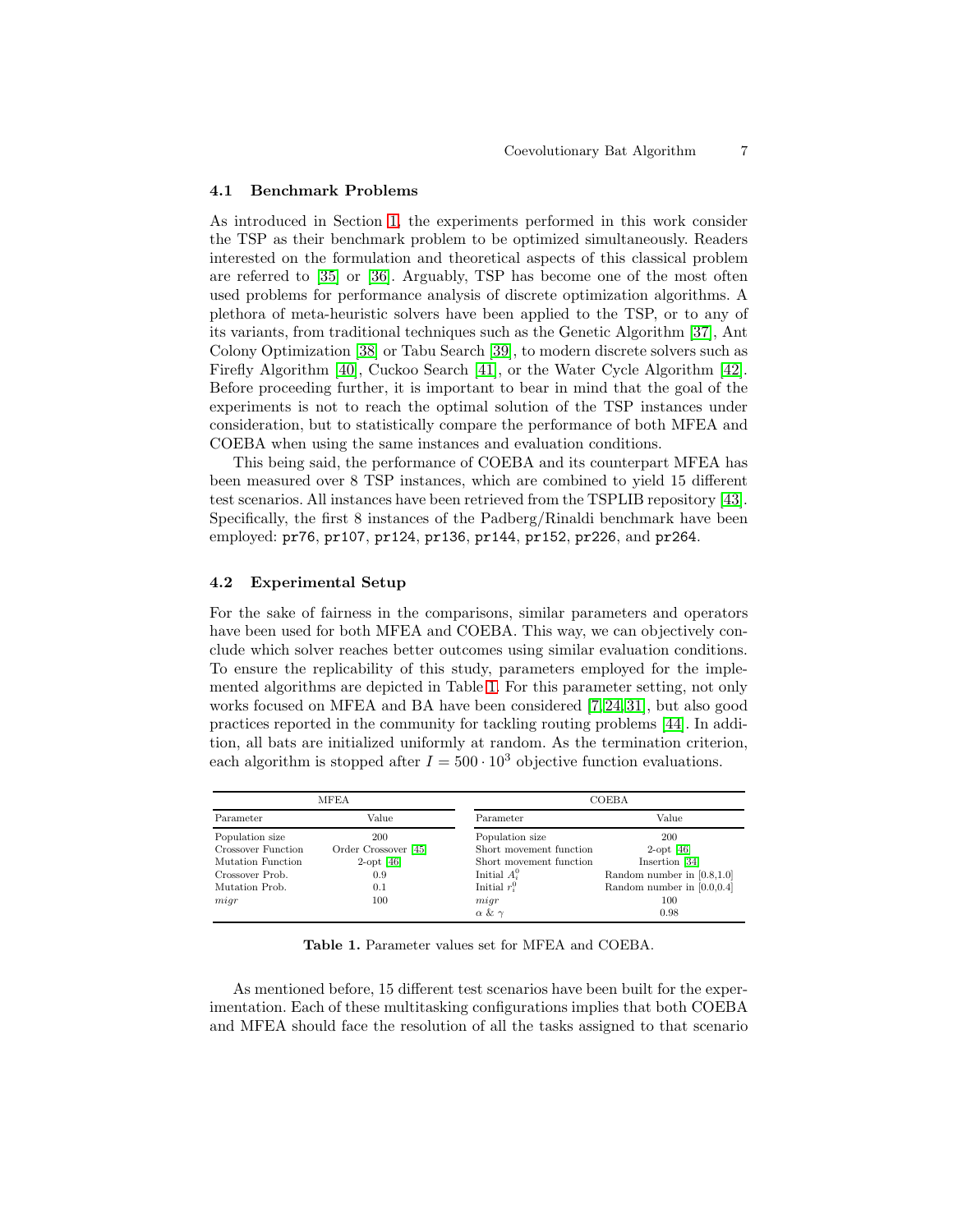simultaneously. Among these test cases, 10 of them are composed by 4 TSP instances, 4 scenarios are comprised by 6 TSP instances, and the last one includes all the 8 instances. Table [2](#page-7-1) summarizes all the considered configurations. The main rationale for building these tests scenarios is twofold: i) to reach conclusions over a diverse and heterogeneous set of multitasking scenarios, involving each TSP instance in exactly the same number of cases, and ii) to exploit the possible genetic complementarities of the instances.

| Test Case                            | pr76     |          |          |          | pr107 pr124 pr136 pr144 pr152 pr226 pr264 |          |          |          |
|--------------------------------------|----------|----------|----------|----------|-------------------------------------------|----------|----------|----------|
| $Test\_Case\_4\_1$                   | $\times$ | $\times$ | $\times$ | $\times$ |                                           |          |          |          |
| Test Case 4 2                        |          |          |          |          | $\times$                                  | $\times$ | $\times$ | $\times$ |
| $Test\text{ }Case\text{ }4\text{ }3$ | $\times$ | $\times$ |          |          |                                           |          | $\times$ | $\times$ |
| $Test\_Case\_4\_4$                   |          |          | $\times$ | $\times$ | $\times$                                  | $\times$ |          |          |
| Test Case 4.5                        | $\times$ |          | $\times$ | $\times$ |                                           |          | $\times$ |          |
| $Test\text{ }Case 4-6$               |          | $\times$ |          |          | $\times$                                  | $\times$ |          | $\times$ |
| Test Case 4.7                        | $\times$ | $\times$ |          | $\times$ |                                           | $\times$ |          |          |
| $Test\text{ }Case 4-8$               |          |          | $\times$ |          | $\times$                                  |          | $\times$ | $\times$ |
| Test Case 4.9                        | $\times$ |          |          | $\times$ | $\times$                                  |          | $\times$ |          |
| $Test\_Case 4 10$                    |          | $\times$ | $\times$ |          |                                           | $\times$ |          | $\times$ |
| $Test\text{-}Case 6.1$               | $\times$ | $\times$ | $\times$ | $\times$ | $\times$                                  | $\times$ |          |          |
| Test Case 6.2                        |          |          | $\times$ | $\times$ | $\times$                                  | $\times$ | $\times$ | $\times$ |
| Test Case 6.3                        | $\times$ | $\times$ |          |          | $\times$                                  | $\times$ | $\times$ | $\times$ |
| Test Case 64                         | $\times$ | $\times$ |          | $\times$ | $\times$                                  |          | $\times$ | $\times$ |
| Test_Case_8                          | $\times$ | $\times$ | $\times$ | $\times$ | $\times$                                  | $\times$ | $\times$ | $\times$ |

<span id="page-7-1"></span>Table 2. Summary of the 15 tests cases built for the experimentation.

Finally, all tests have been carried out on an Intel Xeon E5 2650 v3 computer, with 2.30 GHz and a RAM of 32 GB. Moreover, each test case has been run 20 times to account for the statistical significance of performance gaps encountered during the experimentation.

#### <span id="page-7-0"></span>4.3 Results and Discussion

Table [3](#page-8-0) depicts the comparisons in the results reached by COEBA and MFEA. Due to lack of space, we omit all the average outcomes for each test case. Instead, we show graphically the comparison using two colored circles. A green circle  $\overline{a}$  ( $\bullet$ ) implies that COEBA has performed better than MFEA in terms of fitness average. On the contrary, a red circle  $\left( \bullet \right)$  means that MFEA has achieved better results on average. Using Test Case 4.3 as an example, and considering Table [2,](#page-7-1) we observe that COEBA performs better in pr76, pr226, and pr264, while MFEA is better in pr107. Thus, analyzing the content of the Table [3,](#page-8-0) we conclude that COEBA clearly outperforms MFEA over these EM scenarios, being superior to MFEA in all but 4 TSP instances evolved jointly. It is also crucial to highlight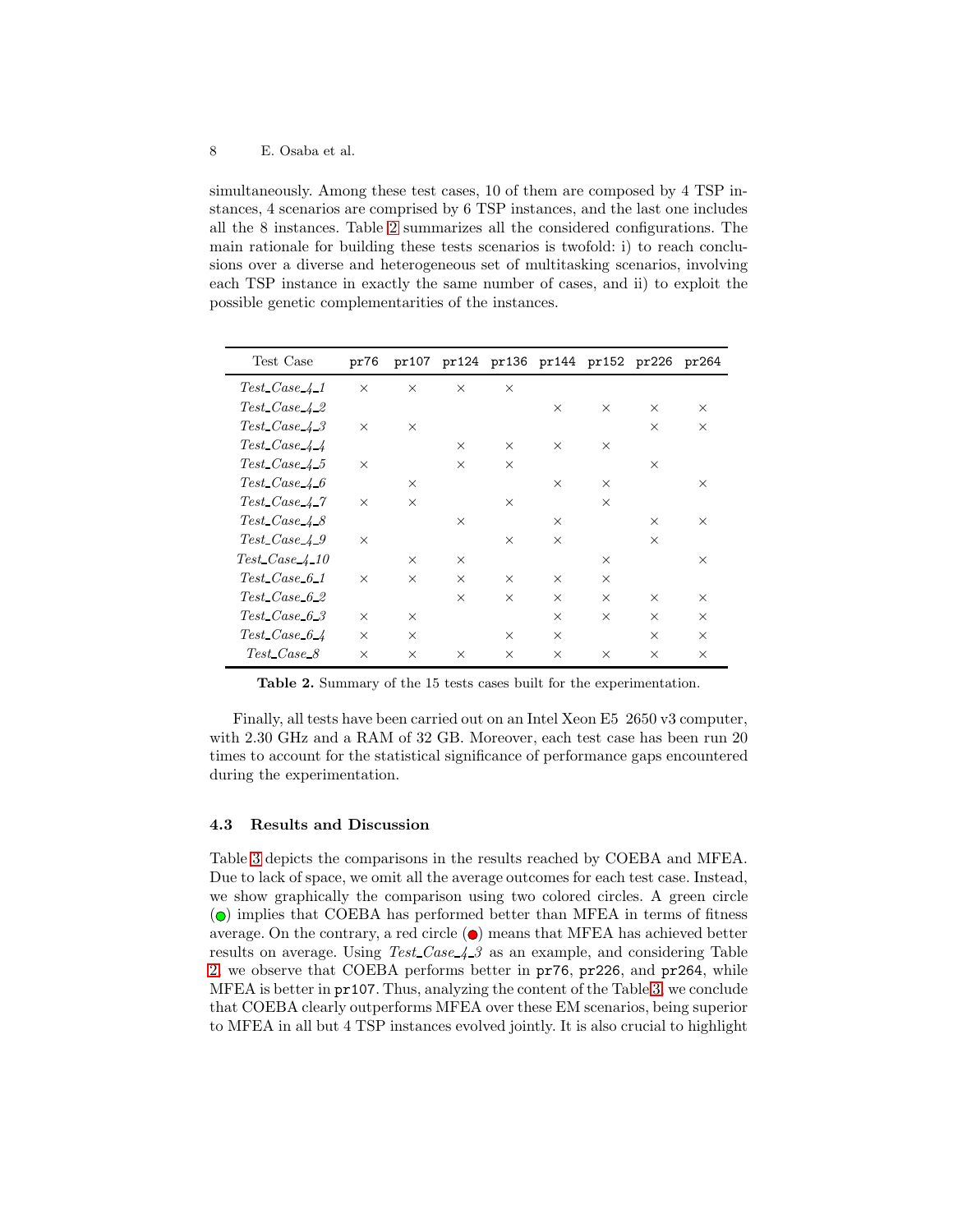| Test Case                             | COEBA vs. MFEA comparison |
|---------------------------------------|---------------------------|
| $Test\_Case\_4\_1$                    |                           |
| $Test\_Case\_4\_2$                    |                           |
| Test Case 4 3                         |                           |
| $Test\_Case\_4\_4$                    |                           |
| $Test\_Case\_4-5$                     |                           |
| Test Case 4 6                         |                           |
| Test Case 4.7                         |                           |
| $Test\_Case\_4-8$                     |                           |
| Test Case 4.9                         |                           |
| $Test\text{ }Case\text{ }4\text{ }10$ |                           |
| $Test\_Case_6_1$                      |                           |
| Test Case 6 2                         |                           |
| $Test\_Case_6_3$                      |                           |
| $Test\_Case\_6\_4$                    |                           |
| Test Case 8                           |                           |

that COEBA obtains better outcomes in all the eight instances evolved jointly in Test Case 8.

For extending the coverage and insights provided by this experimentation, we depict in Table [4](#page-9-1) the outcomes obtained by COEBA and MFEA for the 8 TSP instances that compose Test-Case-8. We show the average, best and standard deviation of results for each instance. Furthermore, we also provide the best known optima reported for each TSP instance in the literature. These results confirm that the proposed COEBA is a promising meta-heuristic for solving EM environments, outperforming MFEA in terms of both average and best outcomes in this context. Even though it is not the goal of this work, it is also relevant to note that the difference between the optimal outcomes and the average results obtained by COEBA ranges between 0.4% and 5.6%, thereby showing that our proposal not only performs competitively for multitasking environments, but also gets close to optimality of the tasks under consideration.

In order to buttress our conclusions with the statistical significance of these identified gaps, the Wilcoxon Rank-Sum test has been applied, rendering the results depicted in the last row of Table [4.](#page-9-1) The confidence interval has been set to 95%. We have compared the outcomes obtained for all the 8 TSP instances separately. Accordingly, the last row of Table [4](#page-9-1) represent the outcomes of these statistical tests. Specifically, a green circle  $\odot$  means that COEBA outperforms MFEA with statistical significance. On the contrary, the red circle  $\odot$  would have indicated the non-existence of evidences for ensuring the statistical significance of a gap between MFEA and COEBA. As can be seen in this table, Wilcoxon

<span id="page-8-0"></span>Table 3. Comparison of the results for the 15 tests cases built for the experimentation.  $\overline{O}$  means COEBA outperforms MFEA.  $\overline{O}$  means MFEA performs better.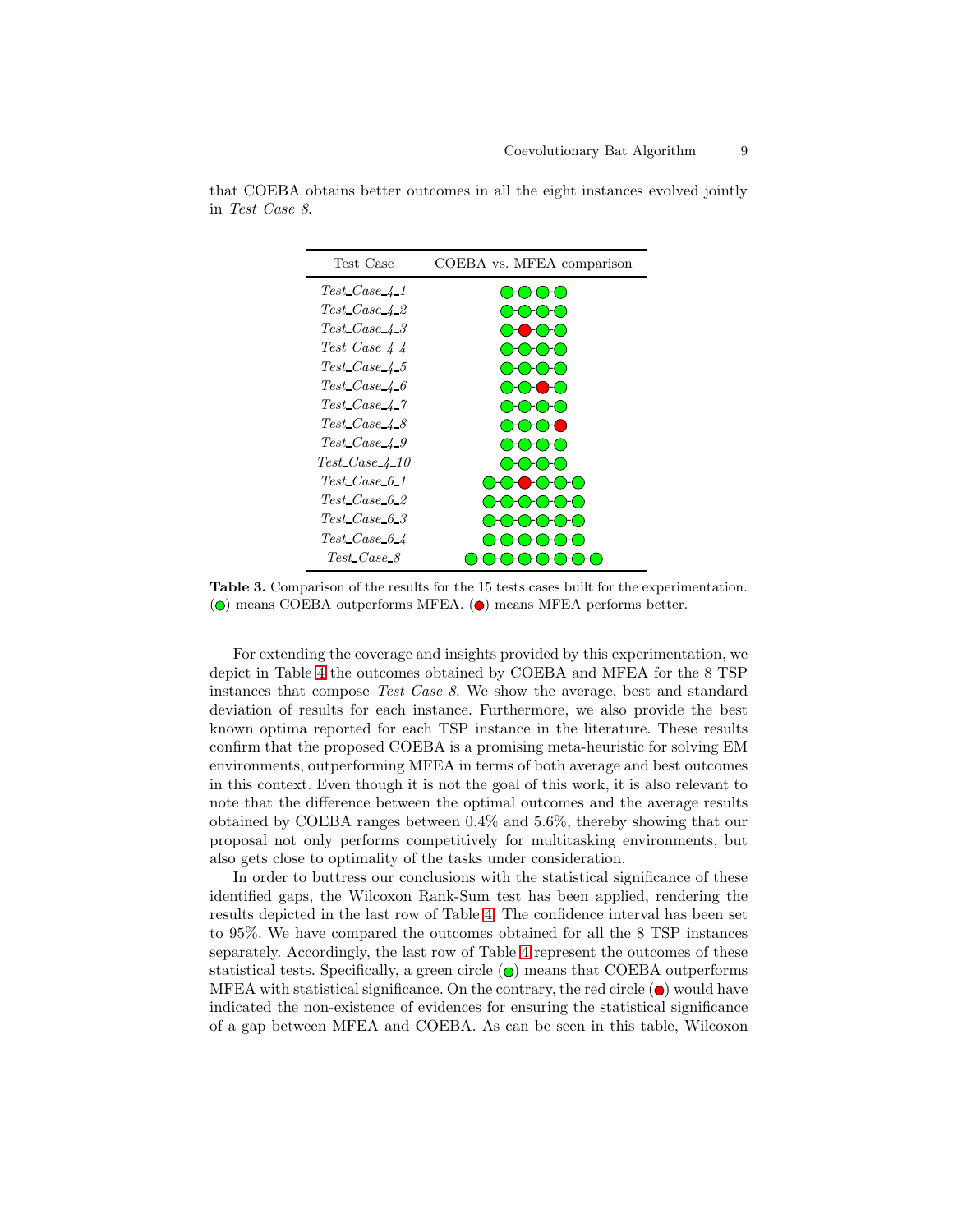#### 10 E. Osaba et al.

Rank-Sum test confirms that COEBA significantly outperforms MFEA in all the 8 instances embedded in this test scenario. The obtained average z-value is  $-2.68$ , with an average p-value equal to 0.00888. Considering that the critical  $z_c$ value is  $-1.64$ , and because  $-2.68 < -1.64$  and  $0.00888 < 0.05$ , these outcomes support the significance of the performance differences at 95% confidence level. Thus, the difference is significant at this confidence level, thereby concluding that the COEBA is statistically better than MFEA for this test scenario.

| Method        | pr76                                                             | pr107   | pr124   | pr136                    | pr144   | pr152   | pr226   | pr264   |
|---------------|------------------------------------------------------------------|---------|---------|--------------------------|---------|---------|---------|---------|
|               | 108602.4 44927.3 59380.8 99741.1 59045.5 74819.1 81425.7 51924.3 |         |         |                          |         |         |         |         |
| <b>COEBA</b>  | 108234.0                                                         | 44610.0 | 59087.0 | 99741.1                  | 58771.0 | 74000.0 | 81048.0 | 51079.0 |
|               | 402.54                                                           | 242.27  | 226.89  | 534.30                   | 244.37  | 420.50  | 248.55  | 458.87  |
|               | 113116.5                                                         | 47110.5 |         | 62104.2 106729.3 62179.2 |         | 76117.3 | 84586.3 | 54031.7 |
| <b>MFEA</b>   | 111073.0                                                         | 46052.0 | 61419.0 | 104998.0                 | 60534.0 | 74294.0 | 82320.0 | 52728.0 |
|               | 2355.08                                                          | 858.99  | 601.06  | 1461.53                  | 1770.25 | 1756.13 | 6065.24 | 3489.31 |
| Optima        | 108159.0                                                         | 44303.0 | 59030.0 | 96772.0                  | 58537.0 | 73682.0 | 80369.0 | 49135.0 |
| Wilcoxon test |                                                                  |         |         |                          |         |         |         |         |

<span id="page-9-1"></span>Table 4. Results (best/average/standard deviation of the fitness over 20 runs) obtained by COEBA and MFEA for the 8 instances in the Test Case 8, and results of the Wilcoxon Rank-Sum test. Best results between COEBA and MFEA achieved over each TSP instances are highlighted in bold.

# <span id="page-9-0"></span>5 Conclusions and Future Work

This manuscript has elaborated on the design, implementation and validation of a novel approach for solving evolutionary multitasking environments, wherein tasks are optimization problems. For reaching this goal, we have introduced the Coevolutionary Bat Algorithm (COEBA), which finds its source of inspiration from the concepts of evolutionary co-evolution and the discrete adaptation of the Bat Algorithm. A subpopulation is devoted for the optimization of each problem, with a migration policy that allow exchanging genotype information and exploiting synergies among problems. For showcasing the application of the proposed multitasking approach, an experimental setup has been devised embracing instances of the Traveling Salesman Problem as benchmark problems to be jointly solved. We have compared the outcomes attained by COEBA with the ones furnished by Multifactorial Evolutionary Algorithm (MFEA) over 15 different multitasking test cases. The results validate our hypothesis: COEBA is a promising meta-heuristic for addressing multitasking scenarios.

Several research lines have been planned to gain insight beyond the findings reported in this study. In the short term, we will gauge the scalability of CO-EBA by analyzing its performance and computational efficiency when simultaneously solving test cases comprising TSP instances of larger dimensionality. We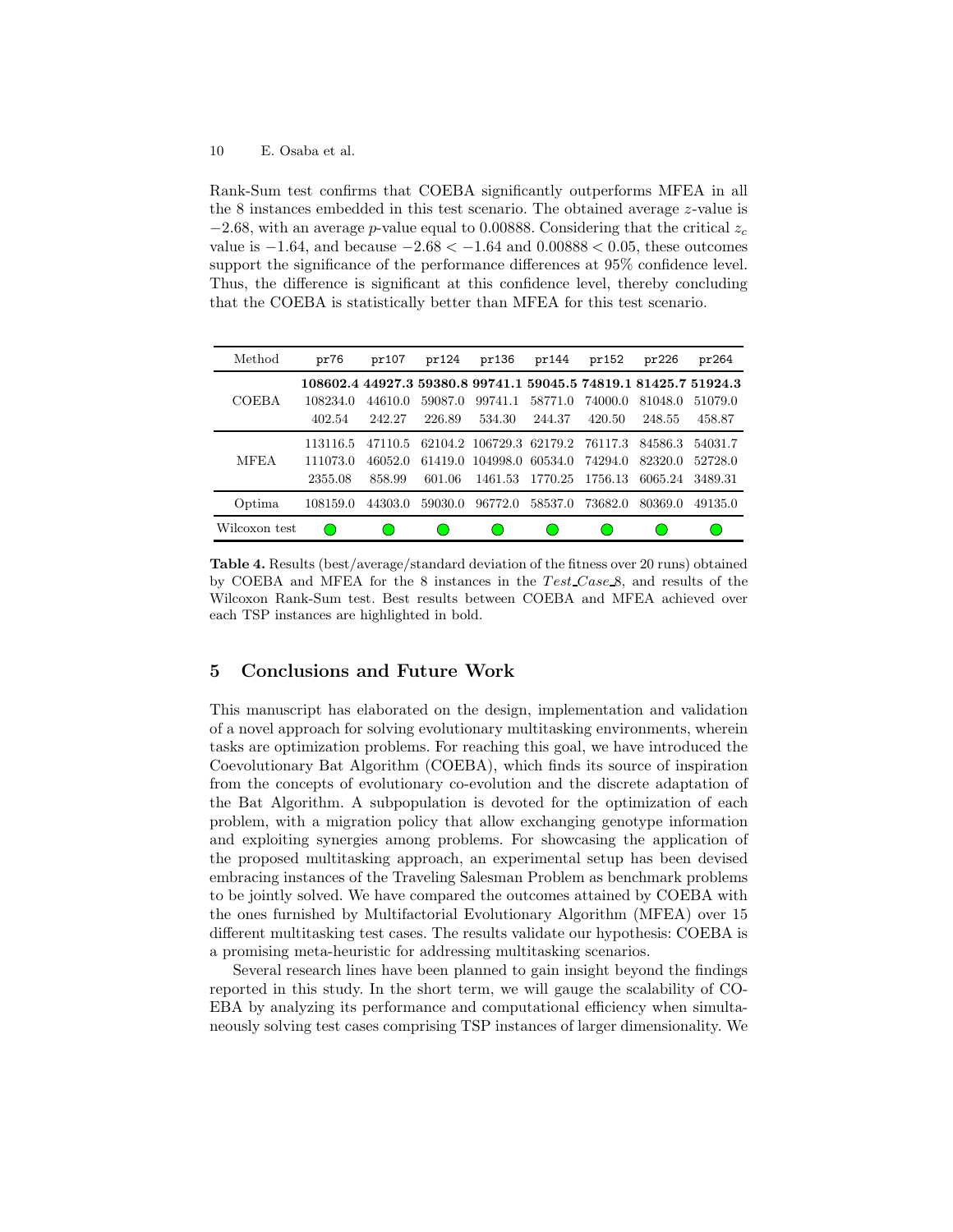also plan to design additional search mechanisms (such as alternative migration strategies), all targeted at reinforcing the transfer of knowledge among related tasks (positive transfer ), and lowering the genotype exchange among those tasks that are not related to each other (correspondingly, *negative transfer*). In the longer term, we will explore the application of COEBA to problems stemming from other research fields [\[47\]](#page-12-18) with discrete optimization problems at their core, such as community detection in social networks.

# Acknowledgments

Eneko Osaba and Javier Del Ser would like to thank the Basque Government for its support through the EMAITEK and ELKARTEK programs. Javier Del Ser receives support from the Consolidated Research Group MATHMODE (IT1294- 19) granted by the Department of Education of the Basque Government. Andres Iglesias and Akemi Galvez thank the Computer Science National Program of the Spanish Research Agency and European Funds, Project #TIN2017-89275-R (AEI/FEDER, UE), and the PDE-GIR project of the European Unions Horizon 2020 programme, Marie Sklodowska-Curie Actions grant agreement #778035.

# <span id="page-10-0"></span>References

- 1. S. J. Pan and Q. Yang, "A survey on transfer learning," *IEEE Transactions on Knowledge and Data Engineering*, vol. 22, no. 10, pp. 1345–1359, 2009.
- <span id="page-10-2"></span><span id="page-10-1"></span>2. R. Caruana, "Multitask learning," *Machine Learning*, vol. 28(1), pp. 41–75, 1997.
- 3. Y.-S. Ong and A. Gupta, "Evolutionary multitasking: a computer science view of cognitive multitasking," *Cognitive Computation*, vol. 8, no. 2, pp. 125–142, 2016.
- <span id="page-10-3"></span>4. L. Feng, Y.-S. Ong, A.-H. Tan, and I. W. Tsang, "Memes as building blocks: a case study on evolutionary optimization+ transfer learning for routing problems," *Memetic Computing*, vol. 7, no. 3, pp. 159–180, 2015.
- <span id="page-10-4"></span>5. A. Gupta and Y.-S. Ong, "Genetic transfer or population diversification? deciphering the secret ingredients of evolutionary multitask optimization," in *IEEE Symposium Series on Computational Intelligence*, 2016, pp. 1–7.
- <span id="page-10-5"></span>6. Y.-W. Wen and C.-K. Ting, "Parting ways and reallocating resources in evolutionary multitasking," in *IEEE Congress on Evolutionary Computation*, 2017, pp. 2404–2411.
- <span id="page-10-6"></span>7. A. Gupta, Y.-S. Ong, and L. Feng, "Multifactorial evolution: toward evolutionary multitasking," *IEEE Transactions on Evolutionary Computation*, vol. 20, no. 3, pp. 343–357, 2015.
- <span id="page-10-7"></span>8. Y.-S. Ong, "Towards evolutionary multitasking: a new paradigm in evolutionary computation," in *Computational Intelligence, Cyber Security and Computational Models*. Springer, 2016, pp. 25–26.
- <span id="page-10-8"></span>9. T. Bäck, D. B. Fogel, and Z. Michalewicz, *Handbook of evolutionary computation*. CRC Press, 1997.
- <span id="page-10-9"></span>10. J. Del Ser, E. Osaba, D. Molina, X.-S. Yang, S. Salcedo-Sanz, D. Camacho, S. Das, P. N. Suganthan, C. A. C. Coello, and F. Herrera, "Bio-inspired computation: Where we stand and what's next," *Swarm and Evolutionary Computation*, vol. 48, pp. 220–250, 2019.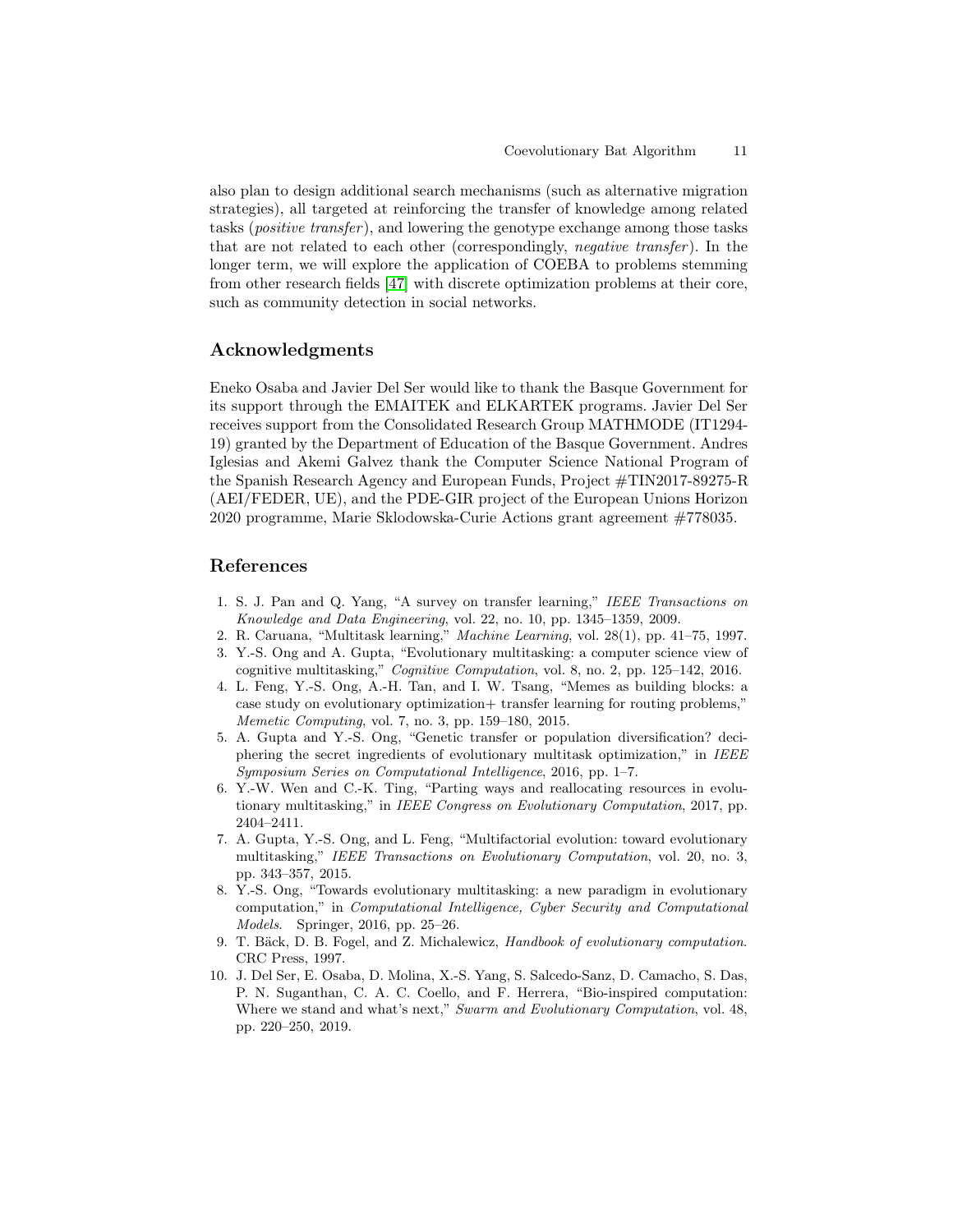- 12 E. Osaba et al.
- <span id="page-11-13"></span><span id="page-11-0"></span>11. C. Wang, H. Ma, G. Chen, and S. Hartmann, "Evolutionary multitasking for semantic web service composition," *arXiv preprint arXiv:1902.06370*, 2019.
- 12. M. Gong, Z. Tang, H. Li, and J. Zhang, "Evolutionary multitasking with dynamic resource allocating strategy," *IEEE Transactions on Evolutionary Computation*, vol. 23(5), pp. 858–869, 2019.
- <span id="page-11-14"></span>13. Y. Yu, A. Zhu, Z. Zhu, Q. Lin, J. Yin, and X. Ma, "Multifactorial differential evolution with opposition-based learning for multi-tasking optimization," in *IEEE Congress on Evolutionary Computation*, 2019, pp. 1898–1905.
- <span id="page-11-1"></span>14. A. Gupta, Y.-S. Ong, L. Feng, and K. C. Tan, "Multiobjective multifactorial optimization in evolutionary multitasking," *IEEE Transactions on Cybernetics*, vol. 47, no. 7, pp. 1652–1665, 2016.
- <span id="page-11-2"></span>15. X.-S. Yang, "A new metaheuristic bat-inspired algorithm," in *Nature inspired cooperative strategies for optimization*, 2010, pp. 65–74.
- <span id="page-11-3"></span>16. E. L. Lawler, J. K. Lenstra, A. R. Kan, and D. B. Shmoys, *The traveling salesman problem: a guided tour of combinatorial optimization*. Wiley New York, 1985.
- <span id="page-11-4"></span>17. B. Da, Y.-S. Ong, L. Feng, A. K. Qin, A. Gupta, Z. Zhu, C.-K. Ting, K. Tang, and X. Yao, "Evolutionary multitasking for single-objective continuous optimization: Benchmark problems, performance metric, and baseline results," *arXiv preprint arXiv:1706.03470*, 2017.
- <span id="page-11-5"></span>18. M.-Y. Cheng, A. Gupta, Y.-S. Ong, and Z.-W. Ni, "Coevolutionary multitasking for concurrent global optimization: With case studies in complex engineering design," *Engineering Applications of Artificial Intelligence*, vol. 64, pp. 13–24, 2017.
- <span id="page-11-6"></span>19. H. Song, A. Qin, P.-W. Tsai, and J. Liang, "Multitasking multi-swarm optimization," in *IEEE Congress on Evolutionary Computation*, 2019, pp. 1937–1944.
- <span id="page-11-7"></span>20. X. Zheng, Y. Lei, M. Gong, and Z. Tang, "Multifactorial brain storm optimization algorithm," in *International Conference on Bio-Inspired Computing: Theories and Applications*, 2016, pp. 47–53.
- <span id="page-11-8"></span>21. L. Feng, W. Zhou, L. Zhou, S. Jiang, J. Zhong, B. Da, Z. Zhu, and Y. Wang, "An empirical study of multifactorial PSO and multifactorial DE," in *IEEE Congress on Evolutionary Computation*, 2017, pp. 921–928.
- <span id="page-11-9"></span>22. H. Xiao, G. Yokoya, and T. Hatanaka, "Multifactorial pso-fa hybrid algorithm for multiple car design benchmark," in *IEEE International Conference on Systems, Man and Cybernetics*, 2019, pp. 1926–1931.
- <span id="page-11-10"></span>23. K. K. Bali, Y.-S. Ong, A. Gupta, and P. S. Tan, "Multifactorial evolutionary algorithm with online transfer parameter estimation: MFEA-II," *IEEE Transactions on Evolutionary Computation*, vol. 24(1), pp. 69–83, 2020.
- <span id="page-11-11"></span>24. Y. Yuan, Y.-S. Ong, A. Gupta, P. S. Tan, and H. Xu, "Evolutionary multitasking in permutation-based combinatorial optimization problems: Realization with TSP, QAP, LOP, and JSP," in *IEEE Region 10 Conference*, 2016, pp. 3157–3164.
- <span id="page-11-12"></span>25. L. Zhou, L. Feng, J. Zhong, Y.-S. Ong, Z. Zhu, and E. Sha, "Evolutionary multitasking in combinatorial search spaces: A case study in capacitated vehicle routing problem," in *IEEE Symposium on Computational Intelligence*, 2016, pp. 1–8.
- <span id="page-11-15"></span>26. G. Li, Q. Zhang, and W. Gao, "Multipopulation evolution framework for multifactorial optimization," in *Genetic and Evolutionary Computation Conference Companion*, 2018, pp. 215–216.
- <span id="page-11-16"></span>27. L. Zhou, L. Feng, K. Liu, C. Chen, S. Deng, T. Xiang, and S. Jiang, "Towards effective mutation for knowledge transfer in multifactorial differential evolution," in *IEEE Congress on Evolutionary Computation*, 2019, pp. 1541–1547.
- <span id="page-11-17"></span>28. E. Osaba, X.-S. Yang, I. Fister Jr, J. Del Ser, P. Lopez-Garcia, and A. J. Vazquez-Pardavila, "A discrete and improved bat algorithm for solving a medical goods